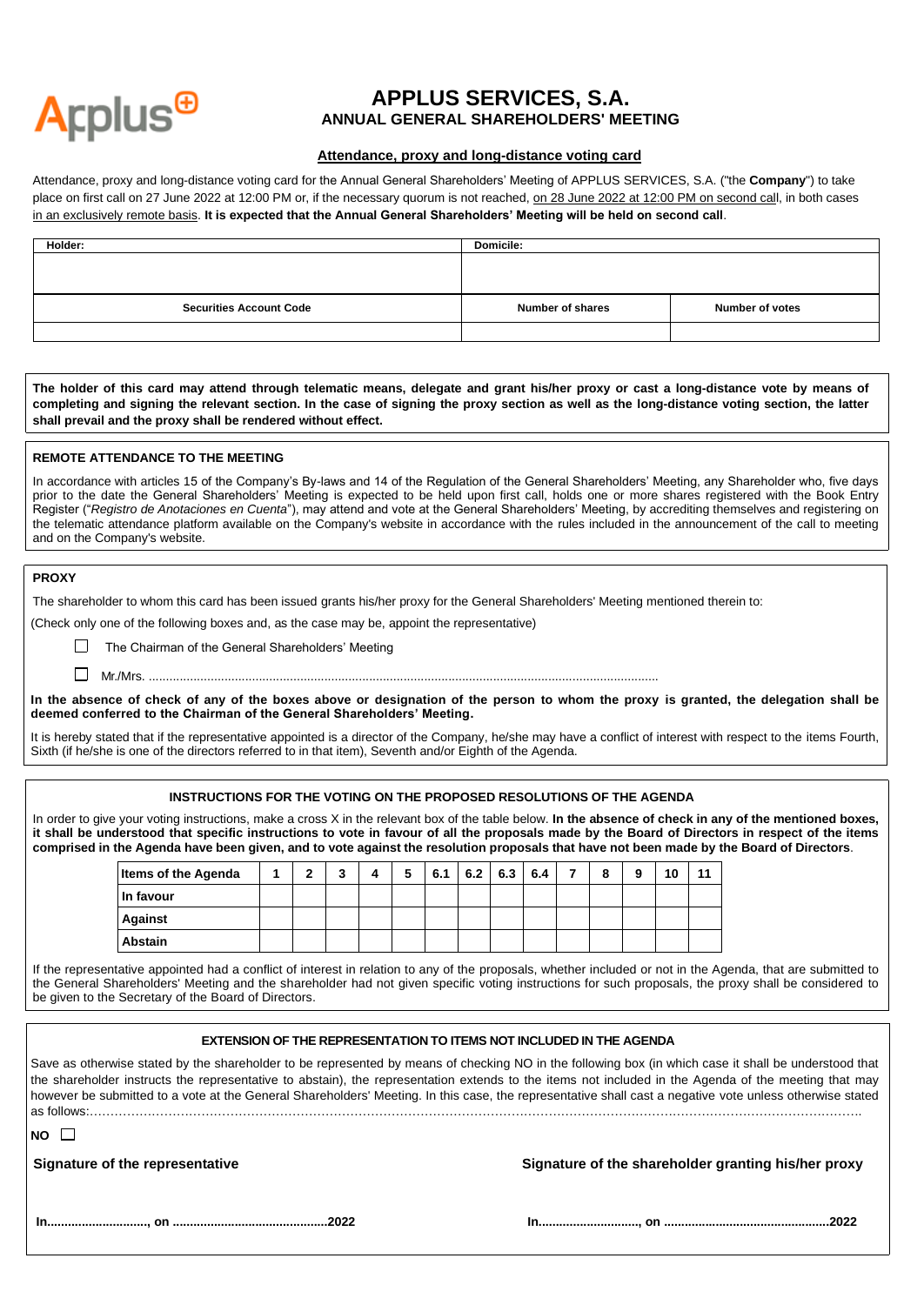# **LONG-DISTANCE VOTE BY POST**

If prior to the holding of the General Shareholders' Meeting, the shareholder to whom this card has been issued wishes to cast a long-distance vote by post, with respect to the proposed resolutions of the Agenda, he/she shall make a cross X in the relevant box, according to the direction of his/her vote.

**If, and with respect to some or none of the items of the Agenda, the shareholder does not check any of the boxes provided for that purpose, it shall be understood that votes in favour of the proposals of the Board of Directors regarding the items included in the Agenda and, as the case may be, against the new items of the Agenda and new resolution proposals presented pursuant to article 519 of the Spanish Companies Act.**

| <b>Items of the Agenda</b> | ◠ | <u>ົ</u><br> | 5 | 6.1 | 6.2 | 6.3 | 6.4 | ⇁ | 8 | 9 | 10 | 11 |
|----------------------------|---|--------------|---|-----|-----|-----|-----|---|---|---|----|----|
| In favour                  |   |              |   |     |     |     |     |   |   |   |    |    |
| <b>Against</b>             |   |              |   |     |     |     |     |   |   |   |    |    |
| <b>Abstain</b>             |   |              |   |     |     |     |     |   |   |   |    |    |

The shareholder casting his/her long-distance vote will be deemed as if he/she was present for the purposes of the constitution of the General Shareholders' Meeting.

# **Signature of the shareholder voting long-distance**

**In............................., on ................................................2022**

## **PERSONAL DATA PROTECTION**

Personal data provided by the Shareholders to the Company (upon the exercise or delegation of their rights of information, attendance, representation and voting), or data provided by credit institutions and investment services companies to which such Shareholders have entrusted the deposit or custody of their shares, or by the entities which, in accordance with the law, are to keep a register of securities represented in book-entry form (Sociedad de Gestión de los Sistemas de Registro, Compensación y Liquidación de Valores, S.A.U. – Iberclear), shall be processed by the Company for the purpose of managing shareholder relations (including, without limitation, convening and holding the General Shareholders' Meeting, and publicity thereof). For these purposes, the personal data shall be incorporated to files controlled by the Company, which will be kept for the periods required to comply with the legal obligations of the Company or as long as liabilities regarding the shareholder relationship may arise

Credit institutions, investment services companies and Iberclear may provide to the Company the list of shareholders containing their names, surnames, identity document or passport numbers and addresses personal data. Likewise, the shareholders represented at the General Shareholders' Meeting may provide to the Company the names, surnames and identity document or passport numbers of the persons representing them, unless the designated representative is one of the Directors, the Secretary and/or Vice-secretary of the Company. The personal data of the Shareholders and, where appropriate, their representatives will not be communicated to third parties except (a) to the Notary attending the General Shareholders' Meeting exclusively to draw up the notarial minutes of said Meeting, or (b) if it necessary to comply with a legal mandate.

The Shareholders or, if applicable, their representatives, may with respect to their own data and in the terms set forth in the law: (i) access them at the Company's files (right to access); (ii) request their amendment when they are inaccurate (right to rectification); (iii) request that they are not processed (right to object); (iv) request their erasure (right to erasure); (v) request the restriction of processing when accuracy of the personal data is contested by the data subject and this is being verified, the processing is unlawful and the data subject opposes the erasure of the personal data, and the Company no longer needs the personal data for the purposes of the processing, but they are required by the data subject for the establishment, exercise or defence of legal claims (right to restriction of processing); (vi) receive in electronic format the personal data directly provided to the Company and transmit these to third parties (right to data portability); and (vii) revoke their express authorization for the use of their image rights at any time.

To exercise the abovementioned rights, the Shareholders and, where appropriate, the representatives must address their request along with a copy of their national identity document, passport or other legal document that proves their identity to Applus Services, S.A. (Ronda de la Font del Carme s/n, Bellaterra, Cerdanyola del Vallès, 08193 Barcelona) by indicating in the subject "General Shareholders' Meeting". In any case, the Shareholders and, where appropriate, the representatives may exercise their right to claim before the Spanish Agency for Data Protection [\(www.aepd.es\)](http://www.aepd.es/) or any other competent data protection authority.

In the event that this attendance, proxy and long-distance voting card of the Shareholder should include personal data relating to other individuals, such Shareholder states and guarantees that he/she has informed them of the provisions contained in the preceding paragraphs, and that he/she has complied with any other requirements which may apply regarding the assignment of personal data to the Company, without the latter being obliged to undertake any additional action.